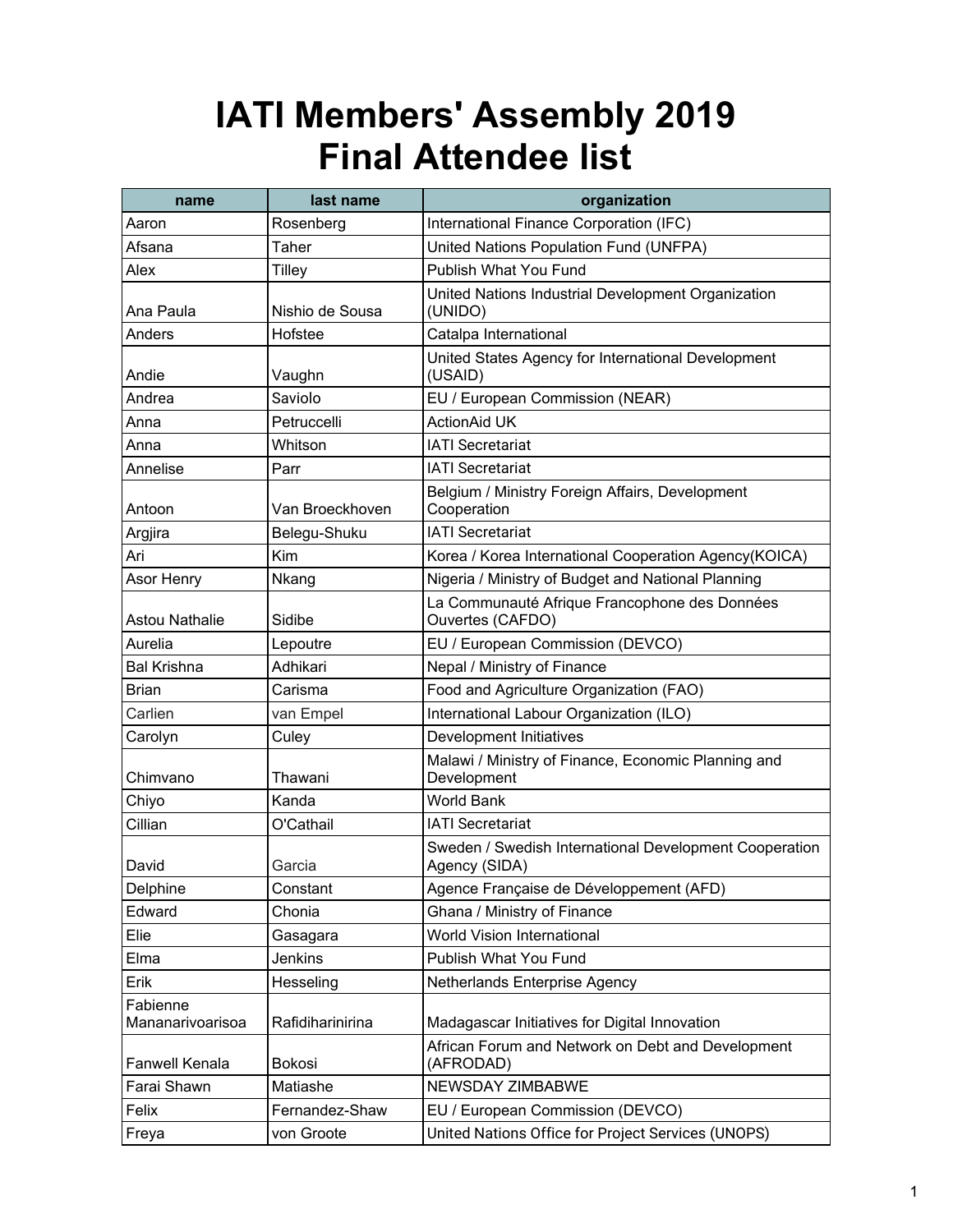| name             | last name    | organization                                                                                                    |
|------------------|--------------|-----------------------------------------------------------------------------------------------------------------|
| Gary             | Forster      | Publish What You Fund                                                                                           |
| Gauranga Chandra | Mohanta      | Economic Relations Division, Bangladesh                                                                         |
| Geisel           |              | Sao Tome and Principe / Planning Department, Ministry<br>Carvalho de Menezes Planning, Finance and Blue Economy |
| Giorgio          | Gualberti    | Organisation for Economic Co-operation and Development<br>(OECD)                                                |
| Giuseppe         | Nastasi      | European Investment Bank (EIB)                                                                                  |
| Herman           | van Loon     | Netherlands / Ministry of Foreign Affairs                                                                       |
| Innocent         | Mugabe       | Rwanda / Ministry of Finance and Economic<br>Planning/Rwanda                                                    |
| Isabelle         | Büchner      | <b>Accountable Now</b>                                                                                          |
| Isaora Zefania   | Romalahy     | Madagascar / Office of the Prime Minister                                                                       |
| Jane             | Mbughi       | Malawi / Ministry of Finance, Economic Planning and<br>Development                                              |
| Janna            | Riisager     | World Health Organization (WHO)                                                                                 |
| Jim-Ngormoh      | Kamara       | LIBERIA / MINISTRY OF FINANCE AND DEVELOPMENT<br>PLANNING (LIBERIA)                                             |
| Jiwon            | Chung        | Korea / Korea Eximbank (EDCF, Economic Development<br>Cooperatoin Fund)                                         |
| Johannes         | Zutt         | <b>World Bank</b>                                                                                               |
| Joseph           | Barnes       | United Nations Children's Fund (UNICEF)                                                                         |
| Julia            | Benn         | Organisation for Economic Co-operation and Development<br>(OECD)                                                |
| Kalilu           | Totangi      | Sierra Leone / National Council for Civic Education and<br>Development (NaCCED)                                 |
| Karin            | Schneider    | Belgium / Ministry Foreign Affairs, Development<br>Cooperation                                                  |
| Kate             | Hughes       | <b>IATI Secretariat</b>                                                                                         |
| Lamine           | Camara       | Guinea / Ministère de l'Economie et des Finances                                                                |
| Laurent          | Sarazin      | EU / European Commission (DEVCO)                                                                                |
| Leo              | <b>Stolk</b> | <b>Oxfam Novib</b>                                                                                              |
| Libbet           | Loughnan     | <b>UN Women</b>                                                                                                 |
| Lotta            | Karlsson     | Finland / Ministry for Foreign Affairs                                                                          |
| Lucy Wachuka     | Ndugu        | COMMISSION ON ADMINISTRATIVE JUSTICE / OFFICE<br>OF THE OMBUDSMAN                                               |
| Maaike           | <b>Blom</b>  | Data4Development                                                                                                |
| Malick           | Tapsoba      | La Communauté Afrique Francophone des Données<br>Ouvertes (CAFDO)                                               |
| Marek            | Chroscicki   | EU / European Commission (ECHO)                                                                                 |
| Margaret         | Thomas       | United Nation's Development Programme (UNDP)                                                                    |
| Maria            | Molsa        | <b>IATI Secretariat</b>                                                                                         |
| Marija           | Pavlovic     | <b>IATI Secretariat</b>                                                                                         |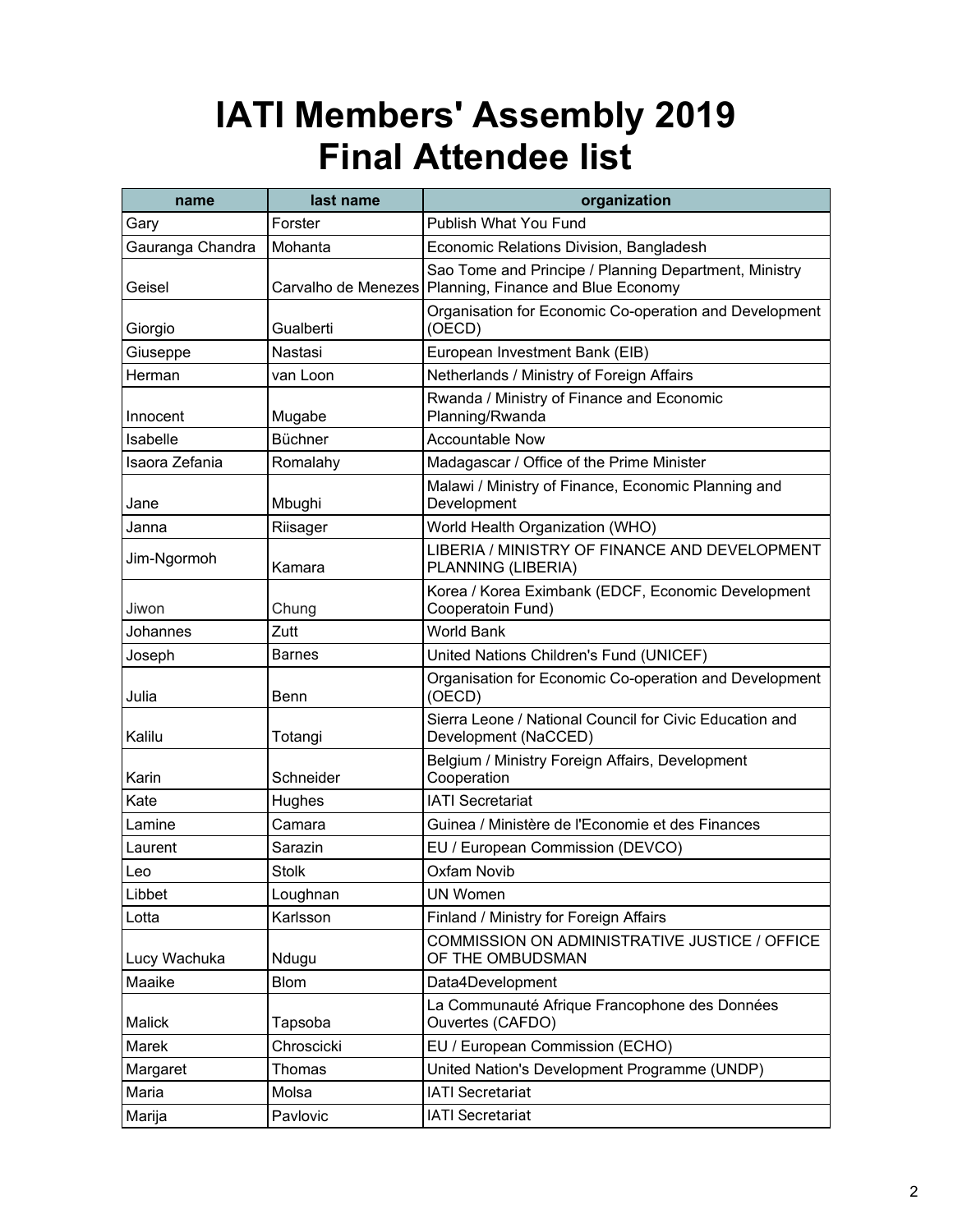| name             | last name        | organization                                                               |
|------------------|------------------|----------------------------------------------------------------------------|
| Melinda          | Cuzner           | Sweden / Swedish International Development Cooperation<br>Agency (SIDA)    |
| Michelle         | Levesque         | International Organization for Migration (IOM)                             |
| Michelle         | Edwards          | UK / Department for International Development (DFID)                       |
| Miikka           | Paajavuori       | Finland / Ministry for Foreign Affairs                                     |
| Murad            | Hirji            | <b>Global Fund</b>                                                         |
| Narayan          | <b>Dhakal</b>    | Nepal / Ministry of Finance                                                |
| Navin            | Haram            | <b>UN Women</b>                                                            |
| Ole Jacob        | Hjøllund         | Denmark / Ministry of Foreign Affairs                                      |
| Otto             | Reichner         | World Food Programme (WFP)                                                 |
| Paola            | Vallejo          | Belgian NGO-federatie                                                      |
| Pelle            | Aardema          | Open Works                                                                 |
| Peter Jul        | Larsen           | Denmark / Ministry of Foreign Affairs (DANIDA)                             |
| Petya            | Kangalova        | <b>IATI Secretariat</b>                                                    |
| Philippe         | Scavée           | Belgium / Ministry Foreign Affairs, Development<br>Cooperation             |
| Rafael           | Rovaletti        | World Health Organization (WHO)                                            |
| Rajendra Bahadur | Adhikari         | Rural Area Development Programme (RADP)                                    |
| Reid             | Porter           | <b>DevResults</b>                                                          |
| Renate           | Haustrate-Assam  | EU / European Commission / (DG DEVCO)                                      |
| Roderick         | <b>Besseling</b> | UK / Department for International Development (DFID)                       |
| Rolf             | Kleef            | Data4Development                                                           |
| Rory             | Scott            | Open Data Services Co-operative                                            |
| Rosemary         | Mukasa           | United Nations Environment Programme (UN Environment)                      |
| Roukayatou       | Zimmermann (Dr.) | Germany / Federal Ministry for Economic Cooperation and<br>Development     |
| Sanda            | Rakocevic        | Association for Democratic Propserity - Zid (ADP-Zid)                      |
| Sarah            | Johns            | <b>Bond</b>                                                                |
| Shereen          | Faraj            | United States Agency for International Development<br>(USAID)              |
| Siem             | Vaessen          | Zimmerman & zimmerman                                                      |
| Sohir            | Debbiche         | African Development Bank (AfDB)                                            |
| Stephanie        | Folda            | Germany / Deutsche Gesellschaft für Internationale<br>Zusammenarbeit (GIZ) |
| Steven           | Flower           | Open Data Services Co-operative                                            |
| Talia            | Melic            | Australia / Department of Foreign Affairs and Trade                        |
| Tanaka           | Nyamadzawo       | Danish Refugee Council                                                     |
| Taryn            | Davis            | Development Gateway                                                        |
| Theo             | van de Sande     | Netherlands / Ministry of Foreign Affairs                                  |
| Théo Kanene      | Mukwanga         | Democratic Republic of the Congo / Ministère du Plan                       |
| Timothy          | Takona           | United Nations Children's Fund (UNICEF)                                    |